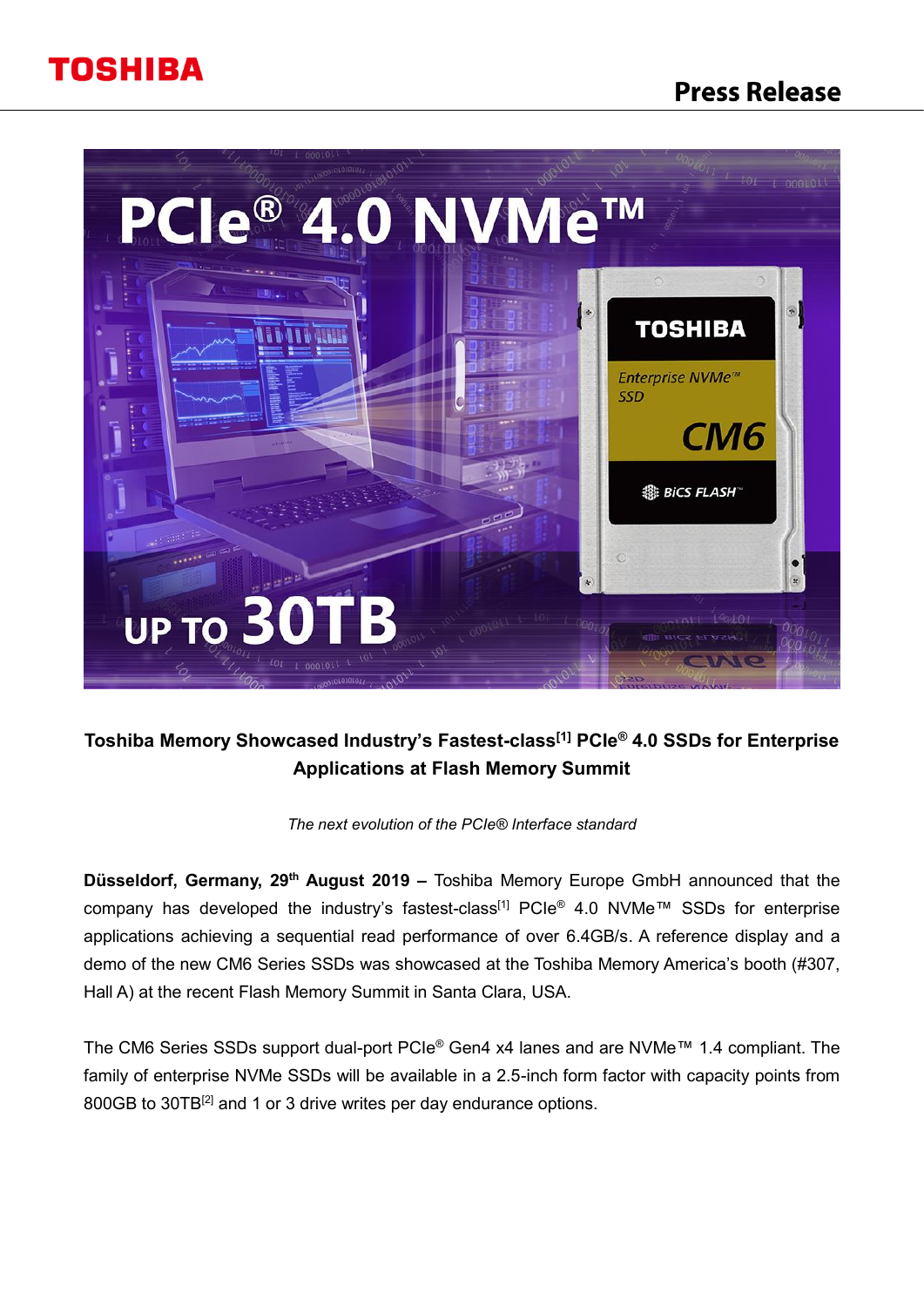"We are delighted to follow up on the successful Toshiba Memory CM series with our new CM6 model and thereby make the next evolution of PCIe Interface standards available to our EMEA customers. PCIe Gen4 eliminates the Interface speed bottleneck to utilise the NAND Flash memory performance for demanding applications and deployments," said Frederik Haak, Senior SSD Marketing Manager, Toshiba Memory Europe GmbH. He explains further: "With an ever increasing drive density and the continued implementation of dual-port capability, we can address the capacity demands and the 'nosingle-point-of-failure' requirements of our enterprise and storage customers."

### IFA 2019, Berlin,  $6<sup>th</sup> - 11$  September:

Toshiba Memory Europe will showcase its full product portfolio of client, data center and enterprise SSDs at **IFA 2019 in hall 17, booth #104**.

**Notes:**

### **\* Toshiba Memory Europe GmbH will officially change its name to Kioxia Europe GmbH on October 1st , 2019. For further information go to:**

<https://business.toshiba-memory.com/en-emea/company/news/2019/07/Rebranding.html>

[1] As of August 7, 2019, in the category of enterprise SSDs. Toshiba Memory Corporation survey.

[2] Definition of capacity: Toshiba Memory Corporation defines a megabyte (MB) as 1,000,000 bytes, a gigabyte (GB) as 1,000,000,000 bytes and a terabyte (TB) as 1,000,000,000,000 bytes. A computer operating system, however, reports storage capacity using powers of 2 for the definition of  $1GB = 2^030$  bytes = 1,073,741,824 bytes, 1TB =  $2^040$  bytes = 1,099,511,627,776 bytes and therefore shows less storage capacity. Available storage capacity (including examples of various media files) will vary based on file size, formatting, settings, software and operating system, such as Microsoft® Operating System and/or pre-installed software applications, or media content. Actual formatted capacity may vary.

\*NVMe is a trademark of NVM Express, Inc.

\*PCIe is a registered trademark of PCI-SIG.

\*All other company names, product names, and service names mentioned herein may be trademarks of their respective companies.